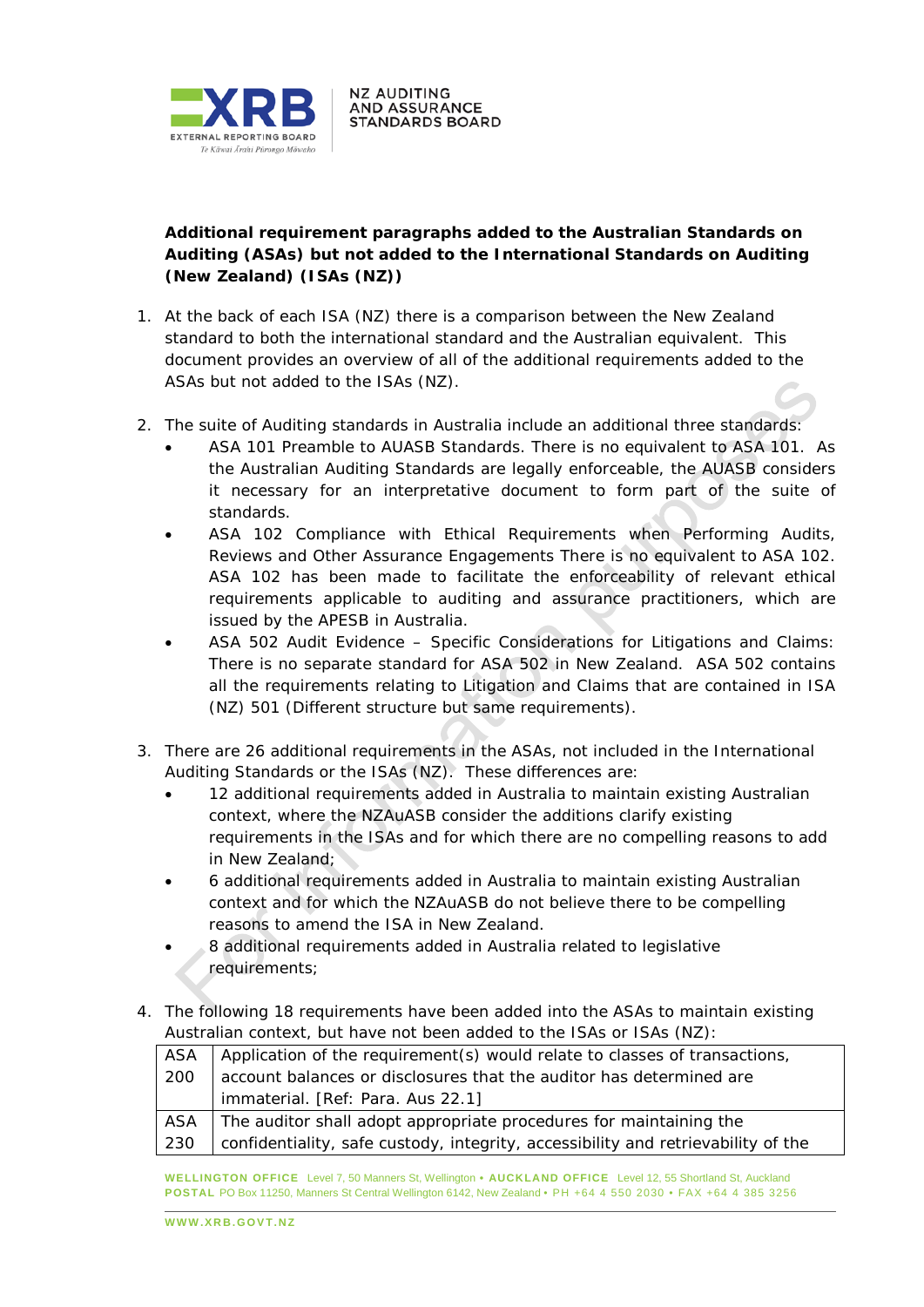|            | audit documentation. [Ref: Para Aus 16.1]                                         |
|------------|-----------------------------------------------------------------------------------|
| <b>ASA</b> | In circumstances when the auditor has a responsibility to express an opinion      |
| 265        | on the effectiveness of internal control in conjunction with the audit of the     |
|            | financial report, the auditor shall omit the phrase that the auditor's            |
|            | consideration of internal control is not for the purpose of expressing an         |
|            | opinion on the effectiveness of internal control; and [Ref: Para. Aus 11.1]       |
| <b>ASA</b> | Where the auditor plans to use audit evidence from the performance of             |
| 330        | substantive procedures in a prior audit, the auditor shall perform audit          |
|            | procedures during the current period to establish the continuing relevance of     |
|            | the audit evidence. [Paragraph Aus 21.1]                                          |
| <b>ASA</b> | If a response from the entity's external or internal legal counsel contains a     |
| 502        | material disagreement with management's original evaluation of a particular       |
|            | matter, the auditor shall seek discussions with management and the entity's       |
|            | legal counsel, unless management subsequently agrees with the legal               |
|            | counsel's evaluation. [Ref: Para. Aus 5.2]                                        |
| <b>ASA</b> | The auditor shall enquire of management about new litigation and claims           |
| 502        | referred to the entity's legal counsel subsequent to the date of the request for  |
|            | a letter of enquiry to the entity's legal counsel and prior to signing the        |
|            | auditor's report. [Ref: Para. Aus 7.1]                                            |
| <b>ASA</b> | If audit procedures lead to the discovery of matters of a legal nature not        |
| 502        | previously identified by management, the auditor shall consider the impact of     |
|            |                                                                                   |
|            | each of the matters on the financial report. [Ref: Para. Aus 7.2]                 |
| <b>ASA</b> | The auditor shall include in the audit documentation: The auditor's evaluation    |
| 540        | of any indicators of possible management bias in making accounting                |
|            | estimates, including whether the circumstances giving rise to the indicators of   |
|            | bias represent a risk of material misstatement due to fraud. [Ref: Para. Aus      |
|            | $23.1$ ]                                                                          |
| <b>ASA</b> | If the auditor is unable to:                                                      |
| 550        | obtain sufficient appropriate audit evidence regarding related parties<br>$\circ$ |
|            | and related party transactions; or                                                |
|            | form a conclusion as to the completeness of the disclosure of related<br>$\circ$  |
|            | party relationships and transactions in accordance with the applicable            |
|            | financial reporting framework;                                                    |
|            | the auditor shall modify the auditor's opinion in accordance with ASA 705.        |
|            | [Ref: Para. Aus 27.1]                                                             |
|            |                                                                                   |
| <b>ASA</b> | If the auditor concludes that the related party disclosures in the financial      |
| 550        | report do not satisfy the requirements of the applicable financial reporting      |
|            | framework, the auditor shall modify the auditor's opinion in accordance with      |
|            | ASA 705. [Ref: Para. Aus 27.2]                                                    |
|            |                                                                                   |
| <b>ASA</b> | If such events or conditions are identified, the auditor shall consider whether   |
| 570        | they affect the auditor's assessment of the risks of material misstatement in     |
|            | accordance with ASA 315. [Ref: Para. Aus 16.1]                                    |
|            |                                                                                   |
| <b>ASA</b> | Whether management is unwilling to make or extend its assessment as               |
| 570        | described in paragraph 22 of this Auditing Standard. [Ref: Para. Aus 23.1]        |
|            |                                                                                   |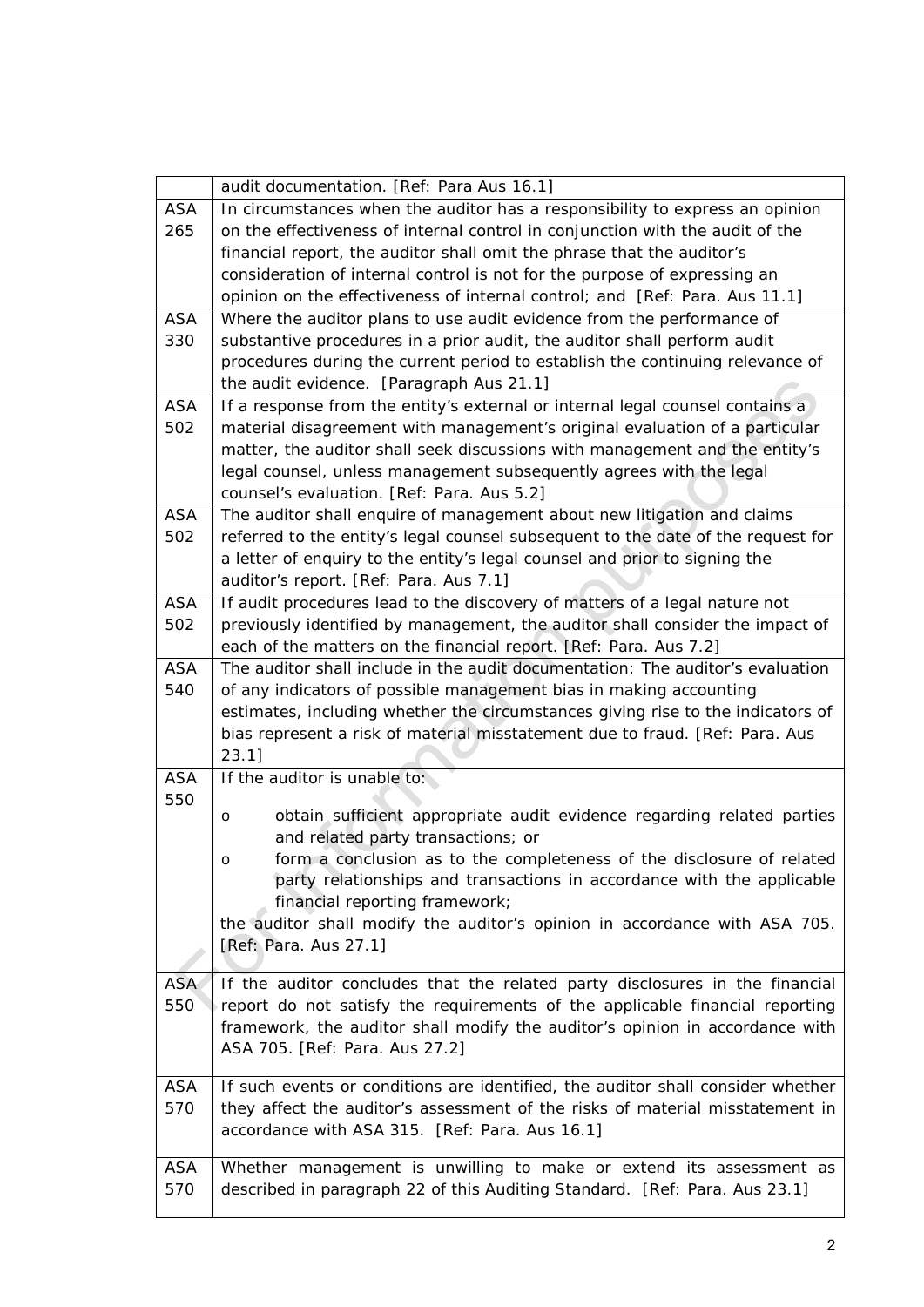| <b>ASA</b><br>600 | Where a component auditor issues, or intends to issue, a modified auditor's<br>report, the group engagement partner shall consider:                                                                                                                                              |
|-------------------|----------------------------------------------------------------------------------------------------------------------------------------------------------------------------------------------------------------------------------------------------------------------------------|
|                   | the nature and significance of the modification, in relation to the<br>$\circ$<br>financial report of the entity on which the group engagement partner is<br>reporting; and<br>whether a modification is also required to the group engagement                                   |
|                   | $\circ$<br>partner's audit report, under ASA 705. [Ref: Para. Aus 49.1]                                                                                                                                                                                                          |
| <b>ASA</b><br>705 | If there is a material misstatement of the financial report that relates to the<br>non-disclosure of information required to be disclosed, the auditor shall:                                                                                                                    |
|                   | $\circ$<br>Request management and/or those charged with governance to correct<br>the non-disclosure in the financial report. [Ref: Para. Aus 19.1]<br>(shaded wording only)                                                                                                      |
| <b>ASA</b><br>705 | Where, under paragraph 19(c) of this Auditing Standard, the omitted<br>disclosures are not included in the basis of modification paragraph, the<br>auditor shall include the reasons for the omission from the basis of<br>modification paragraph. [Ref: Para. Aus 19.2]         |
| <b>ASA</b><br>706 | In addition to the requirements in paragraph 6 of this Auditing Standard, the<br>auditor shall include an Emphasis of Matter paragraph in the auditor's report<br>where required by other Auditing Standards. (Ref: Appendix 1) [Ref: Para.<br>Aus 6.1]                          |
| <b>ASA</b><br>706 | In addition to the requirements in paragraph 8 of this Auditing Standard, the<br>auditor shall include an Other Matter paragraph in the auditor's report where<br>required by other Auditing Standards. (Ref: Appendix 1) [Ref: Para. Aus 8.1]                                   |
| <b>ASA</b><br>810 | In circumstances where the auditor's report on the audited financial report<br>has been modified, paragraphs 17-18 of this Auditing Standard require<br>additional elements to be included in the auditor's report on the summary<br>financial statements. [Ref: Para. Aus 14.1] |

5. The following 6 requirements have been added to the Australian standards as they are legislative requirements in Australia:

| <b>ASA</b> | In the case of entities audited in accordance with the Corporations Act 2001, |
|------------|-------------------------------------------------------------------------------|
| 260        | the auditor shall communicate with those charged with governance a            |
|            | statement that the engagement team and others in the firm as appropriate,     |
|            | the firm, and, when applicable network firms, have complied with the          |
|            | independence requirements of section 307C of the Corporations Act 2001.       |
|            | [Ref: Para. Aus 17.1]                                                         |
| ASA        | For an audit engagement conducted under the Corporations Act 2001,            |
| 560        | management, and those charged with governance, are prohibited from            |
|            | restricting an amendment of the financial report to the effects of the        |
|            | subsequent event or events causing that amendment. Consequently, the          |
|            | auditor is prohibited from restricting audit procedures as required under     |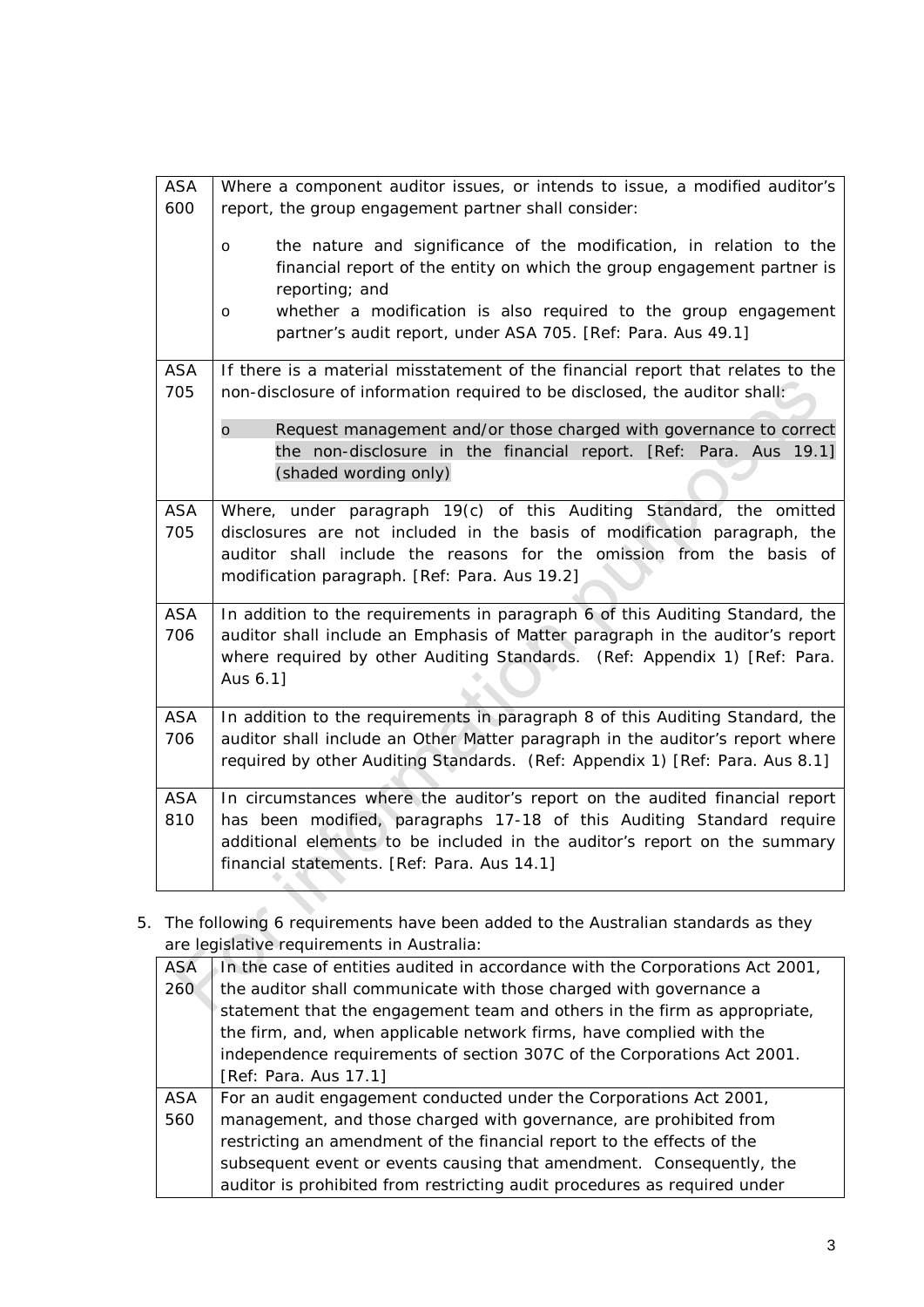|            | paragraph 11(b)(i) of this Auditing Standard to such an amendment. [Ref:                                                                   |
|------------|--------------------------------------------------------------------------------------------------------------------------------------------|
|            | Para. Aus 12.1]                                                                                                                            |
| <b>ASA</b> | When an entity, in accordance with Accounting Standard AASB 101                                                                            |
| 700        | Presentation of Financial Statements has included in the notes to the financial                                                            |
|            | statements, an explicit and unreserved statement of compliance with                                                                        |
|            | International Financial Reporting Standards (IFRSs), and the auditor agrees                                                                |
|            | with the entity's statement of compliance, the auditor shall state that in the                                                             |
|            | auditor's opinion, the financial report complies with IFRSs. [Ref: Para. Aus                                                               |
|            | $37.1$ ]                                                                                                                                   |
| <b>ASA</b> | The auditor's report shall be dated as of the date the auditor signs that                                                                  |
| 700        | report. [Ref: Para. Aus 40.1]                                                                                                              |
| <b>ASA</b> | When the financial report has been prepared in accordance with Australian                                                                  |
| 706        | Accounting Standards but additional disclosures have been made in the                                                                      |
|            | financial report:                                                                                                                          |
|            | on the basis that, or which imply that, application of a particular<br>$\circ$                                                             |
|            | Accounting Standard has resulted in the financial report being                                                                             |
|            | potentially misleading; or                                                                                                                 |
|            | that, in the opinion of those charged with governance, are<br>$\circ$                                                                      |
|            | necessary to present a true and fair view; and                                                                                             |
|            | the auditor is of the opinion that:                                                                                                        |
|            | it is likely, in the absence of the additional disclosures, that users<br>$\circ$                                                          |
|            | would be misled when making evaluations or decisions about the                                                                             |
|            | allocation of scarce resources; and                                                                                                        |
|            | the additional disclosures contain all, and only, relevant and<br>$\circ$                                                                  |
|            | reliable information, and are presented in such a manner as to                                                                             |
|            | ensure the financial report as a whole is comparable and                                                                                   |
|            | understandable in meeting the objectives of the financial report,                                                                          |
|            | the auditor shall include in the auditor's report an Emphasis of Matter                                                                    |
|            | paragraph headed "Application of Australian Accounting Standard AASB                                                                       |
|            | " or an appropriate alternative which:                                                                                                     |
|            | draws attention to the additional disclosures;<br>O                                                                                        |
|            | where relevant, states that in the auditor's opinion application of<br>$\circ$                                                             |
|            | the particular Accounting Standard has, in this instance, resulted                                                                         |
|            | in the financial report being potentially misleading;                                                                                      |
|            | states the specific reasons why the auditor believes the additional<br>disclosures are necessary to ensure the financial report as a whole |
|            | is not misleading (the auditor's reasons are to be stated in the                                                                           |
|            | auditor's report itself rather than only by reference to the reasons                                                                       |
|            | included in the financial report); and                                                                                                     |
|            | states that, in the auditor's opinion, the additional disclosures are<br>$\circ$                                                           |
|            | relevant and reliable in meeting the objectives of the financial                                                                           |
|            | report. [Ref: Para Aus 7.1]                                                                                                                |
|            |                                                                                                                                            |
| <b>ASA</b> | Withholding the auditor's report is not permitted under the Corporations Act                                                               |
| 720        | 2001. [Ref: Para Aus 10.1]                                                                                                                 |
|            |                                                                                                                                            |